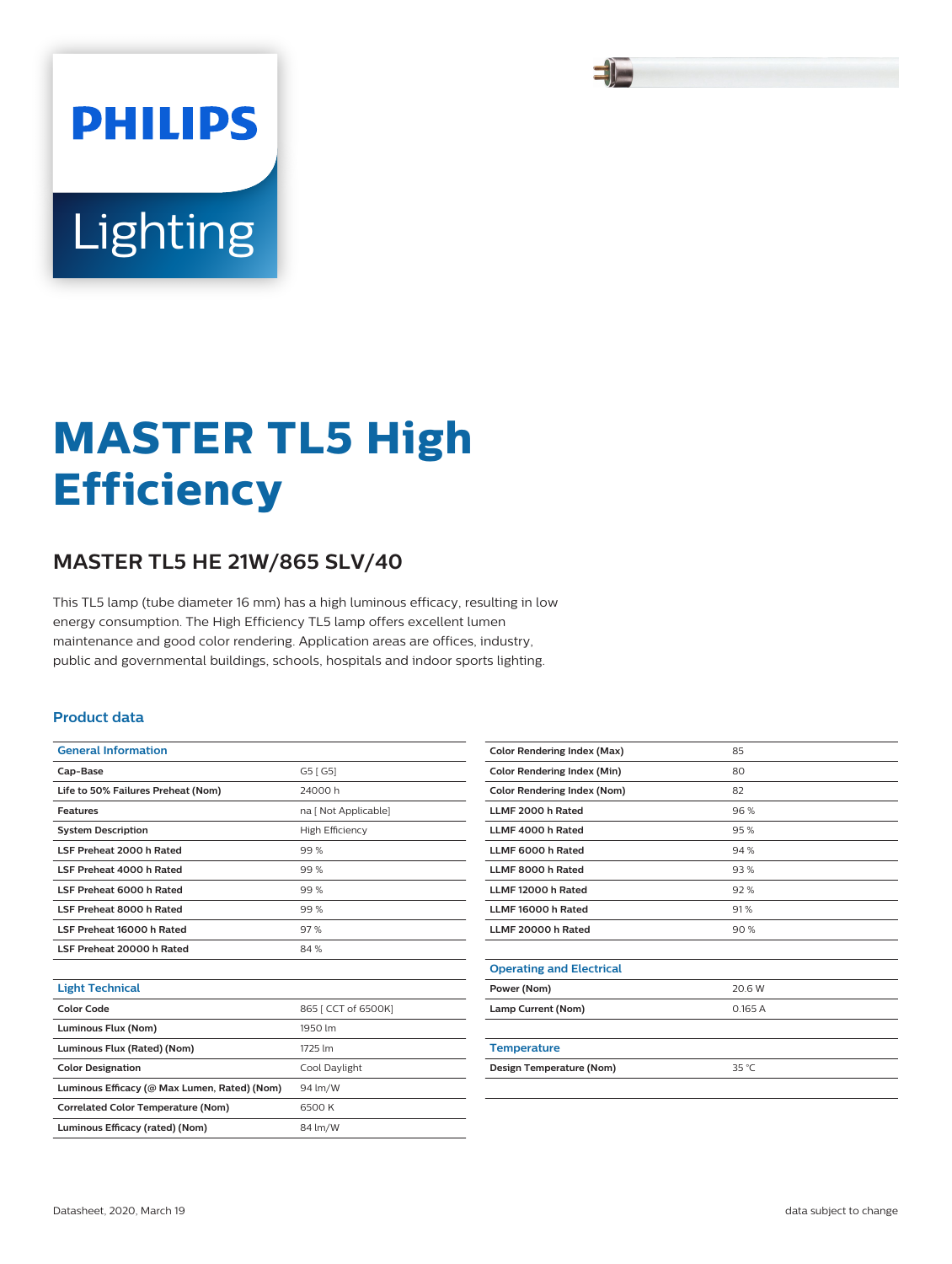#### **MASTER TL5 High Efficiency**

| <b>Controls and Dimming</b>     |                   |
|---------------------------------|-------------------|
| Dimmable                        | Yes               |
|                                 |                   |
| <b>Mechanical and Housing</b>   |                   |
| <b>Cap-Base Information</b>     | Green Plate       |
|                                 |                   |
| <b>Approval and Application</b> |                   |
| Energy Efficiency Label (EEL)   | $A+$              |
| Mercury (Hg) Content (Nom)      | 1.4 <sub>mg</sub> |
| Energy Consumption kWh/1000 h   | 23 kWh            |
|                                 |                   |
| <b>Product Data</b>             |                   |
| Full product code               | 871150071011655   |

| Order product name                   | MASTER TL5 HE 21W/865 SLV/40 |  |  |  |
|--------------------------------------|------------------------------|--|--|--|
| <b>EAN/UPC - Product</b>             | 8711500710116                |  |  |  |
| Order code                           | 927926286555                 |  |  |  |
| <b>Numerator - Quantity Per Pack</b> |                              |  |  |  |
| Numerator - Packs per outer box      | 40                           |  |  |  |
| Material Nr. (12NC)                  | 927926286555                 |  |  |  |
| Net Weight (Piece)                   | 79.200 g                     |  |  |  |
| <b>ILCOS Code</b>                    | FDH-21/65/1B-L/P-G5-16/850   |  |  |  |

#### **Dimensional drawing**

 $\begin{array}{c} \hline \end{array}$ 

| Product                     | $D(max)$ $A(max)$ |                                     | $B(max)$ $B(min)$ | C (max) |
|-----------------------------|-------------------|-------------------------------------|-------------------|---------|
| MASTER TL5 HE 21W/865 17 mm |                   | 849.0 mm 856.1 mm 853.7 mm 863.2 mm |                   |         |
| SLV/40                      |                   |                                     |                   |         |

#### **TL5 21W/865/GP HE**

#### **Photometric data**



**LDPB\_TL5-HE8\_865-Spectral power distribution B/W**